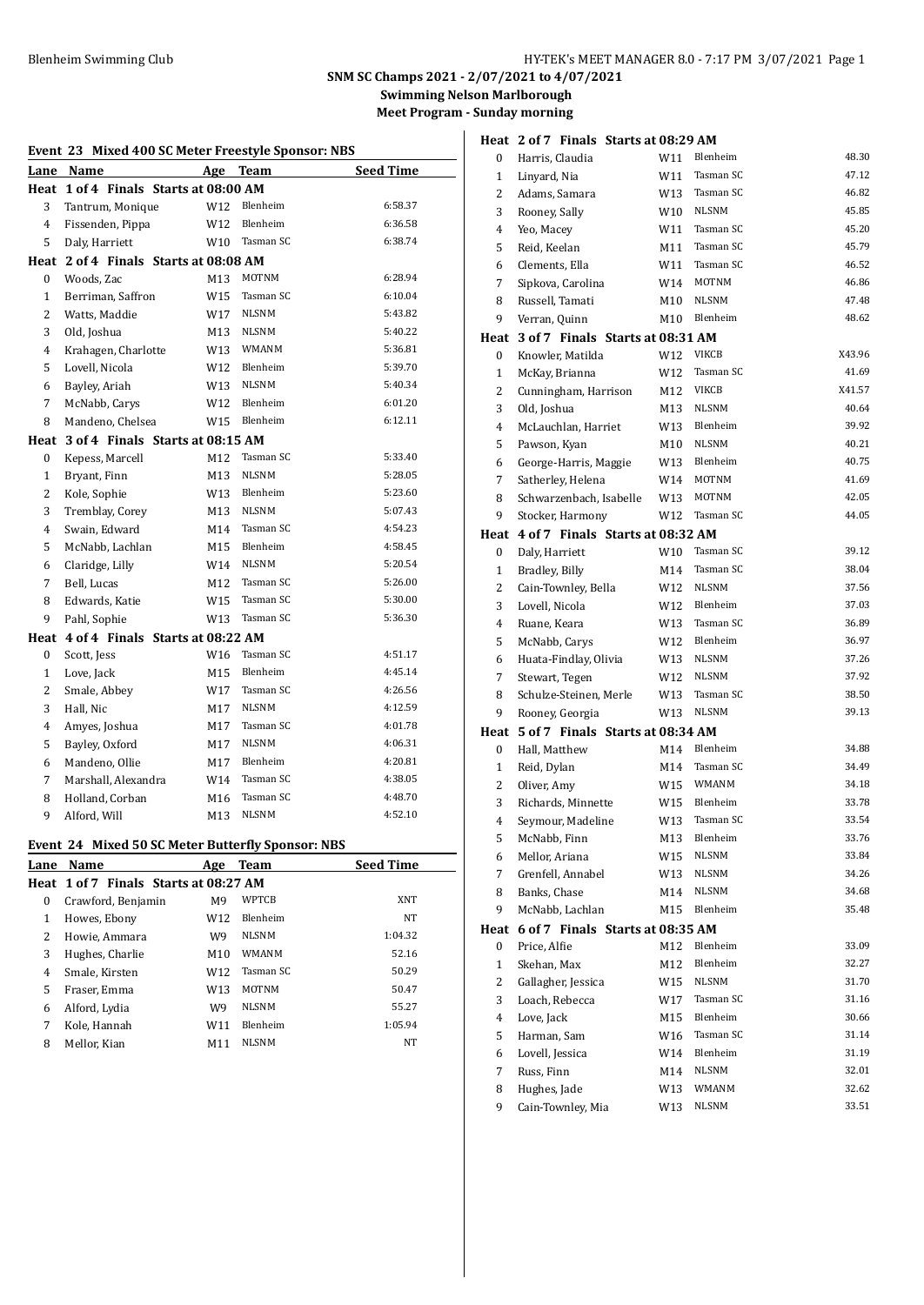**SNM SC Champs 2021 - 2/07/2021 to 4/07/2021 Swimming Nelson Marlborough**

**Meet Program - Sunday morning**

## **Heat 7 Finals (#24 Mixed 50 SC Meter Butterfly Sponsor: NBS)**

| $\Omega$ | Huata-Findlay, Wilson | M <sub>15</sub> | <b>NLSNM</b>    | 30.56 |
|----------|-----------------------|-----------------|-----------------|-------|
| 1        | Mandeno, Ollie        | M17             | <b>Blenheim</b> | 29.58 |
| 2        | Wilson, Samantha      | W15             | Tasman SC       | 29.42 |
| 3        | Eden, Connor          | M16             | <b>NLSNM</b>    | 28.67 |
| 4        | Amyes, Joshua         | M17             | Tasman SC       | 24.60 |
| 5        | Seymour, William      | M15             | Tasman SC       | 28.55 |
| 6        | Douglas, Caleb        | M16             | Tasman SC       | 29.14 |
| 7        | Swan, Brooke          | W14             | Tasman SC       | 29.49 |
| 8        | Timpson, Hamish       | M18             | <b>Blenheim</b> | 30.12 |
| 9        | McAuley, Jobe         | M14             | Tasman SC       | 30.60 |

#### **Event 25 Mixed 13 & Over 100 SC Meter Backstroke Sponsor: NBS**

| Lane             | Name                              | Age             | <b>Team</b>  | <b>Seed Time</b> |
|------------------|-----------------------------------|-----------------|--------------|------------------|
| Heat             | 1 of 3 Prelims Starts at 08:48 AM |                 |              |                  |
| $\boldsymbol{0}$ | Schwarzenbach, Isabelle           | W13             | <b>MOTNM</b> | 1:39.37          |
| $\mathbf{1}$     | Smith, Mikaela                    | W14             | WMANM        | 1:31.28          |
| $\overline{c}$   | Linyard, Keshia                   | W13             | Tasman SC    | 1:28.23          |
| 3                | Bradley, Billy                    | M14             | Tasman SC    | 1:22.30          |
| $\overline{4}$   | Cain-Townley, Mia                 | W13             | <b>NLSNM</b> | 1:19.56          |
| 5                | Edwards, Katie                    | W15             | Tasman SC    | 1:20.11          |
| 6                | Palmer-Bensemann, Jaxon           | M14             | <b>WMANM</b> | 1:24.38          |
| 7                | Pahl, Sophie                      | W13             | Tasman SC    | 1:29.50          |
| 8                | Woods, Zac                        | M13             | <b>MOTNM</b> | 1:37.55          |
| Heat             | 2 of 3 Prelims Starts at 08:50 AM |                 |              |                  |
| $\boldsymbol{0}$ | Munro, Bridget                    | W14             | Tasman SC    | 1:18.25          |
| $\mathbf{1}$     | Grenfell, Annabel                 | W13             | <b>NLSNM</b> | 1:16.43          |
| $\overline{2}$   | Mellor, Ariana                    | W <sub>15</sub> | <b>NLSNM</b> | 1:15.39          |
| 3                | Bugler, Jack                      | M18             | Blenheim     | 1:14.38          |
| $\overline{4}$   | Gallagher, Jessica                | W15             | <b>NLSNM</b> | 1:12.86          |
| 5                | Thorstensen, Kyla                 | W14             | Blenheim     | 1:13.85          |
| 6                | Russ, Finn                        | M14             | <b>NLSNM</b> | 1:14.41          |
| 7                | Swain, Edward                     | M14             | Tasman SC    | 1:16.17          |
| 8                | Seymour, Madeline                 | W13             | Tasman SC    | 1:17.96          |
| 9                | Kole, Sophie                      | W13             | Blenheim     | 1:18.28          |
| Heat             | 3 of 3 Prelims Starts at 08:53 AM |                 |              |                  |
| $\boldsymbol{0}$ | Eden, Caitlin                     | W14             | <b>NLSNM</b> | 1:10.91          |
| $\mathbf{1}$     | Holland, Corban                   | M16             | Tasman SC    | 1:08.11          |
| 2                | Wilson, Samantha                  | W15             | Tasman SC    | 1:06.72          |
| 3                | McAuley, Jobe                     | M14             | Tasman SC    | 1:05.44          |
| $\overline{4}$   | Seymour, William                  | M15             | Tasman SC    | 59.14            |
| 5                | Hall, Nic                         | M17             | <b>NLSNM</b> | 1:05.42          |
| 6                | Harman, Sam                       | W16             | Tasman SC    | 1:06.40          |
| 7                | Barr, Jemima                      | W15             | Tasman SC    | 1:07.54          |
| 8                | Barton, Cate                      | W16             | <b>NLSNM</b> | 1:08.20          |
| 9                | McNabb, Finn                      | M13             | Blenheim     | 1:11.00          |

# **Event 26 Mixed 11-12 200 SC Meter Breaststroke Sponsor: NBS**

| Lane | Name                                  | Age             | Team         | <b>Seed Time</b> |
|------|---------------------------------------|-----------------|--------------|------------------|
|      | Heat 1 of 1 Finals Starts at 08:55 AM |                 |              |                  |
| 0    | Yeo, Macey                            | W11             | Tasman SC    | 4:02.59          |
| 1    | Smale, Kirsten                        | W12             | Tasman SC    | 3:47.81          |
| 2    | Cunningham, Harrison                  | M <sub>12</sub> | <b>VIKCB</b> | X3:27.32         |
| 3    | McKay, Brianna                        | W12             | Tasman SC    | 3:24.31          |
| 4    | Bell, Lucas                           | M12             | Tasman SC    | 3:14.99          |
| 5    | Stewart, Tegen                        | W12             | <b>NLSNM</b> | 3:20.00          |
| 6    | Goomes, Rosie                         | W12             | <b>NLSNM</b> | 3:25.33          |
| 7    | Bell, Dylan                           | M12             | Tasman SC    | 3:34.96          |
| 8    | McNabb, Carys                         | W12             | Blenheim     | 4:01.39          |
| 9    | Fissenden, Pippa                      | W12             | Blenheim     | 4:12.12          |

## **Event 27 Mixed 13 & Over 200 SC Meter Breaststroke Sponsor: NBS**

| Lane           | Name                                   | Age | Team         | <b>Seed Time</b> |
|----------------|----------------------------------------|-----|--------------|------------------|
|                | Heat 1 of 3 Prelims Starts at 09:00 AM |     |              |                  |
| 2              | Mandeno, Chelsea                       | W15 | Blenheim     | 4:08.26          |
| 3              | George-Harris, Maggie                  | W13 | Blenheim     | 3:54.12          |
| 4              | Berriman, Saffron                      | W15 | Tasman SC    | 3:38.37          |
| 5              | Adams, Samara                          | W13 | Tasman SC    | 3:49.89          |
| 6              | Bradley, Billy                         | M14 | Tasman SC    | 4:00.26          |
| 7              | Sandall, Alexis                        | W13 | <b>NLSNM</b> | <b>NT</b>        |
| Heat           | 2 of 3 Prelims Starts at 09:05 AM      |     |              |                  |
| $\bf{0}$       | Linyard, Keshia                        | W13 | Tasman SC    | 3:31.90          |
| 1              | Palmer-Bensemann, Jaxon                | M14 | <b>WMANM</b> | 3:22.81          |
| 2              | Huata-Findlay, Olivia                  | W13 | <b>NLSNM</b> | 3:14.26          |
| 3              | Hall, Matthew                          | M14 | Blenheim     | 3:11.81          |
| 4              | Barr, Gabbi                            | W18 | Tasman SC    | 3:02.26          |
| 5              | Mellor, Ariana                         | W15 | <b>NLSNM</b> | 3:03.33          |
| 6              | Tremblay, Corey                        | M13 | <b>NLSNM</b> | 3:12.44          |
| 7              | Bryant, Finn                           | M13 | <b>NLSNM</b> | 3:19.49          |
| 8              | Rooney, Georgia                        | W13 | <b>NLSNM</b> | 3:30.28          |
| 9              | Schulze-Steinen, Merle                 | W13 | Tasman SC    | 3:32.31          |
|                | Heat 3 of 3 Prelims Starts at 09:09 AM |     |              |                  |
| $\bf{0}$       | Ketel, Mya                             | W14 | Tasman SC    | 2:54.94          |
| $\mathbf{1}$   | Harman, Sam                            | W16 | Tasman SC    | 2:53.58          |
| $\overline{2}$ | Satherley, Jacob                       | M16 | <b>MOTNM</b> | 2:50.68          |
| 3              | Hall, Lilly                            | W15 | <b>NLSNM</b> | 2:42.53          |
| 4              | Eden, Connor                           | M16 | NLSNM        | 2:30.09          |
| 5              | Huata-Findlay, Wilson                  | M15 | <b>NLSNM</b> | 2:30.87          |
| 6              | Barton, Cate                           | W16 | <b>NLSNM</b> | 2:43.37          |
| 7              | Loach, Rebecca                         | W17 | Tasman SC    | 2:51.36          |
| 8              | Alford, Will                           | M13 | <b>NLSNM</b> | 2:54.70          |
| 9              | Swan, Brooke                           | W14 | Tasman SC    | 2:59.16          |

#### **Event 30 Mixed 12 & Under 100 SC Meter Freestyle Sponsor: NBS**

| Lane | Name                                  | Age | <b>Team</b>     | <b>Seed Time</b> |
|------|---------------------------------------|-----|-----------------|------------------|
|      | Heat 1 of 4 Finals Starts at 09:13 AM |     |                 |                  |
|      | Love, Anna                            | W10 | <b>Blenheim</b> | NT               |
|      | Howes, Ebony                          | W12 | <b>Blenheim</b> | <b>NT</b>        |
| 4    | Longman, Ania                         | W10 | <b>NLSNM</b>    | 1:56.74          |
| 5    | Claridge, Rosie                       | W10 | <b>NLSNM</b>    | 1:56.80          |
| 6    | Farrer, Madison                       | W11 | <b>MOTNM</b>    | <b>NT</b>        |
|      | Etheridge, Harriet                    | W10 | <b>MOTNM</b>    | NT               |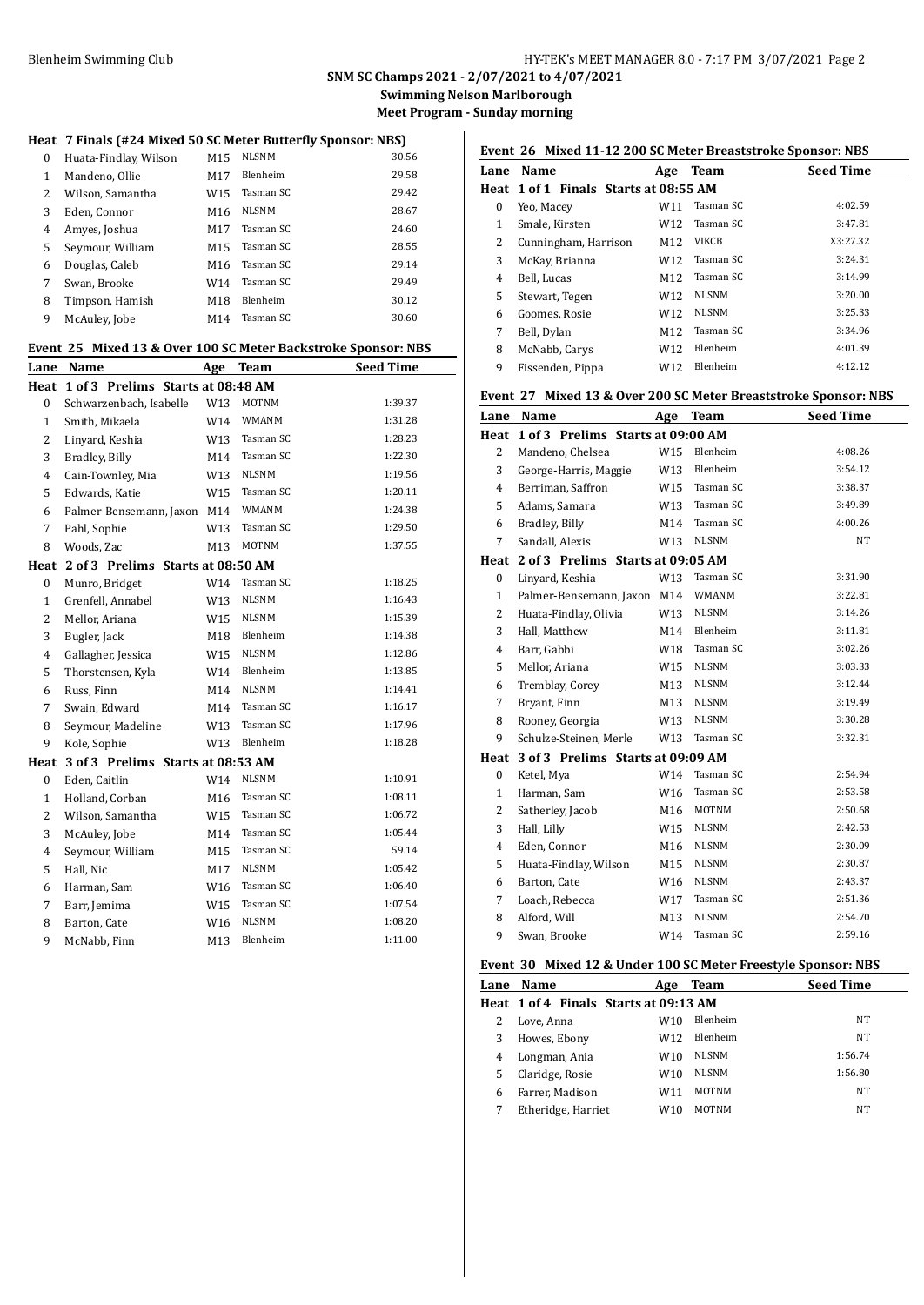# **SNM SC Champs 2021 - 2/07/2021 to 4/07/2021**

**Swimming Nelson Marlborough Meet Program - Sunday morning**

|                  | Heat 2 Finals (#30 Mixed 12 & Under 100 SC Meter Freestyle Sponsor: |     |              |                         | $\mathbf H$ |
|------------------|---------------------------------------------------------------------|-----|--------------|-------------------------|-------------|
| $\mathbf{0}$     | Perrett, Liliana                                                    | W9  | <b>NLSNM</b> | 1:50.32                 |             |
| $\mathbf{1}$     | Kole, Hannah                                                        | W11 | Blenheim     | 1:38.95                 |             |
| 2                | Hughes, Charlie                                                     | M10 | WMANM        | 1:35.82                 |             |
| 3                | Russell, Tamati                                                     | M10 | <b>NLSNM</b> | 1:34.60                 |             |
| $\overline{4}$   | Verran, Quinn                                                       | M10 | Blenheim     | 1:33.44                 |             |
| 5                | Fissenden, Georgie                                                  | W10 | Blenheim     | 1:33.74                 |             |
| 6                | Alford, Lydia                                                       | W9  | <b>NLSNM</b> | 1:34.65                 |             |
| 7                | Anderson, Emma                                                      | W11 | Blenheim     | 1:37.30                 |             |
| 8                | Scott, Georgia                                                      | W10 | <b>NLSNM</b> | 1:42.91                 |             |
| 9                | Howie, Ammara                                                       | W9  | <b>NLSNM</b> | 1:55.25                 |             |
|                  | Heat 3 of 4 Finals Starts at 09:18 AM                               |     |              |                         | $\mathbf H$ |
| $\mathbf{0}$     | Bowhill, Ella                                                       | W11 | Blenheim     | 1:30.37                 |             |
| $\mathbf{1}$     | Harris, Claudia                                                     | W11 | Blenheim     | 1:29.34                 |             |
| 2                | Smale, Kirsten                                                      | W12 | Tasman SC    | 1:27.57                 |             |
| 3                | Mellor, Kian                                                        | M11 | <b>NLSNM</b> | 1:26.20                 |             |
| $\overline{4}$   | Reid, Keelan                                                        | M11 | Tasman SC    | 1:22.40                 |             |
| 5                | Tremblay, Laura                                                     | W10 | NLSNM        | 1:24.54                 |             |
| 6                | Fissenden, Pippa                                                    | W12 | Blenheim     | 1:26.22                 |             |
| 7                | Clements, Ella                                                      | W11 | Tasman SC    | 1:29.29                 |             |
| 8                | Linyard, Nia                                                        | W11 | Tasman SC    | 1:29.78                 |             |
| 9                | Crawford, Benjamin                                                  | M9  | <b>WPTCB</b> | X1:31.95                |             |
|                  | Heat 4 of 4 Finals Starts at 09:20 AM                               |     |              |                         | $\mathbf H$ |
| $\boldsymbol{0}$ | Knowler, Matilda                                                    | W12 | <b>VIKCB</b> | X1:18.61                |             |
| $\mathbf{1}$     | Pawson, Kyan                                                        | M10 | NLSNM        | 1:17.54                 |             |
| $\overline{2}$   | Old, Keisha                                                         | W10 | <b>NLSNM</b> | 1:13.70                 |             |
| 3                | Stewart, Tegen                                                      | W12 | NLSNM        | 1:12.60                 |             |
| 4                | Skehan, Max                                                         | M12 | Blenheim     | 1:05.09                 |             |
| 5                | Price, Alfie                                                        | M12 | Blenheim     | 1:05.13                 |             |
| 6                | Kepess, Marcell                                                     | M12 | Tasman SC    | 1:12.78                 |             |
| 7                | Stocker, Harmony                                                    | W12 | Tasman SC    | 1:16.12                 |             |
| 8                | McNabb, Carys                                                       | W12 | Blenheim     | 1:17.83                 |             |
| 9                | Bell, Dylan                                                         | M12 | Tasman SC    | 1:22.35                 |             |
|                  | 0.0111111100                                                        |     |              | $\overline{\mathbf{m}}$ | Н           |

## **Event 28 Mixed 13 & Over 200 SC Meter Butterfly Sponsor: NBS**

| Lane | Name                                  | Age             | Team            | <b>Seed Time</b> |
|------|---------------------------------------|-----------------|-----------------|------------------|
|      | Heat 1 of 1 Finals Starts at 09:33 AM |                 |                 |                  |
| 1    | Hughes, Jade                          | W13             | <b>WMANM</b>    | 3:07.48          |
| 2    | Grenfell, Annabel                     | W <sub>13</sub> | <b>NLSNM</b>    | 2:44.00          |
| 3    | Swan, Brooke                          | W14             | Tasman SC       | 2:26.07          |
| 4    | Mandeno, Ollie                        | M17             | <b>Blenheim</b> | 2:17.94          |
| 5    | Barr, Jemima                          | W <sub>15</sub> | Tasman SC       | 2:23.34          |
| 6    | Lovell, Jessica                       | W14             | Blenheim        | 2:42.90          |
|      | Kole, Sophie                          | W <sub>13</sub> | Blenheim        | 3:03.56          |
| 8    | Edwards, Katie                        | W15             | Tasman SC       | 3:26.42          |

## **Event 31 Mixed 13 & Over 100 SC Meter Freestyle Sponsor: NBS**

|   | Lane Name                              | Age             | Team         | <b>Seed Time</b> |
|---|----------------------------------------|-----------------|--------------|------------------|
|   | Heat 1 of 6 Prelims Starts at 09:37 AM |                 |              |                  |
|   | Woods, Zac                             | M <sub>13</sub> | <b>MOTNM</b> | 1:30.42          |
|   | Fraser, Emma                           | W <sub>13</sub> | <b>MOTNM</b> | 1:24.66          |
|   | Adams, Samara                          | W <sub>13</sub> | Tasman SC    | 1:25.63          |
| 6 | Berriman, Theodore                     | M <sub>13</sub> | Tasman SC    | 1:38.99          |

|                | Heat 2 of 6 Prelims Starts at 09:39 AM |     |              |         |
|----------------|----------------------------------------|-----|--------------|---------|
| 0              | Berriman, Saffron                      | W15 | Tasman SC    | 1:22.71 |
| $\mathbf{1}$   | Satherley, Helena                      | W14 | MOTNM        | 1:20.32 |
| 2              | Smith, Mikaela                         | W14 | <b>WMANM</b> | 1:18.77 |
| 3              | George-Harris, Maggie                  | W13 | Blenheim     | 1:18.14 |
| 4              | Schwarzenbach, Isabelle                | W13 | MOTNM        | 1:16.01 |
| 5              | Munro, Bridget                         | W14 | Tasman SC    | 1:16.15 |
| 6              | Schulze-Steinen, Merle                 | W13 | Tasman SC    | 1:18.53 |
| 7              | Sandall, Alexis                        | W13 | NLSNM        | 1:20.24 |
| 8              | Sipkova, Carolina                      | W14 | <b>MOTNM</b> | 1:22.28 |
| 9              | Linyard, Keshia                        | W13 | Tasman SC    | 1:23.11 |
|                | Heat 3 of 6 Prelims Starts at 09:41 AM |     |              |         |
| 0              | Krahagen, Charlotte                    | W13 | WMANM        | 1:13.99 |
| $\mathbf{1}$   | Old, Joshua                            | M13 | <b>NLSNM</b> | 1:13.89 |
| 2              | Claridge, Lilly                        | W14 | <b>NLSNM</b> | 1:10.02 |
| 3              | Reid, Dylan                            | M14 | Tasman SC    | 1:09.06 |
| 4              | Watts, Maddie                          | W17 | <b>NLSNM</b> | 1:08.97 |
| 5              | Seymour, Madeline                      | W13 | Tasman SC    | 1:09.04 |
| 6              | Banks, Chase                           | M14 | <b>NLSNM</b> | 1:09.11 |
| 7              | Bryant, Finn                           | M13 | <b>NLSNM</b> | 1:10.86 |
| 8              | Bradley, Billy                         | M14 | Tasman SC    | 1:13.98 |
| 9              | Bayley, Ariah                          | W13 | <b>NLSNM</b> | 1:15.23 |
|                | Heat 4 of 6 Prelims Starts at 09:43 AM |     |              |         |
| 0              | Oliver, Amy                            | W15 | WMANM        | 1:08.67 |
| $\mathbf{1}$   | Ruane, Keara                           | W13 | Tasman SC    | 1:07.38 |
| 2              | Mellor, Ariana                         | W15 | NLSNM        | 1:07.24 |
| 3              | Eden, Caitlin                          | W14 | NLSNM        | 1:06.25 |
| 4              | Satherley, Jacob                       | M16 | MOTNM        | 1:04.24 |
| 5              | Lovell, Jessica                        | W14 | Blenheim     | 1:05.05 |
| 6              | Barr, Gabbi                            | W18 | Tasman SC    | 1:06.57 |
| 7              | Thorstensen, Kyla                      | W14 | Blenheim     | 1:07.37 |
| 8              | Tremblay, Corey                        | M13 | <b>NLSNM</b> | 1:07.77 |
| 9              | Palmer-Bensemann, Jaxon M14            |     | WMANM        | 1:08.82 |
|                | Heat 5 of 6 Prelims Starts at 09:45 AM |     |              |         |
| 0              | Scott, Jess                            | W16 | Tasman SC    | 1:03.20 |
| $\mathbf{1}$   | Swan, Brooke                           | W14 | Tasman SC    | 1:02.88 |
| 2              | Swain, Edward                          | M14 | Tasman SC    | 1:02.54 |
| 3              | Smale, Abbey                           | W17 | Tasman SC    | 1:01.66 |
| $\overline{4}$ | Alford, Will                           | M13 | <b>NLSNM</b> | 1:01.40 |
| 5              | Russ, Finn                             | M14 | NLSNM        | 1:01.54 |
| 6              | Douglas, Caleb                         | M16 | Tasman SC    | 1:01.93 |
| 7              | Marshall, Alexandra                    | W14 | Tasman SC    | 1:02.72 |
| 8              | Huata-Findlay, Wilson                  | M15 | <b>NLSNM</b> | 1:03.14 |
| 9              | Gallagher, Jessica                     | W15 | NLSNM        | 1:04.15 |
| Heat           | 6 of 6 Prelims Starts at 09:47 AM      |     |              |         |
| 0              | Love, Jack                             | M15 | Blenheim     | 1:00.82 |
| 1              | Bugler, Jack                           | M18 | Blenheim     | 59.56   |
| $\overline{c}$ | Hall, Nic                              | M17 | <b>NLSNM</b> | 56.92   |
| 3              | Bayley, Oxford                         | M17 | NLSNM        | 53.70   |
| 4              | Amyes, Joshua                          | M17 | Tasman SC    | 51.95   |
| 5              | Seymour, William                       | M15 | Tasman SC    | 53.36   |
| 6              | Timpson, Hamish                        | M18 | Blenheim     | 56.54   |
| 7              | Mandeno, Ollie                         | M17 | Blenheim     | 59.34   |
| 8              | McAuley, Jobe                          | M14 | Tasman SC    | 59.87   |
| 9              | Wilson, Samantha                       | W15 | Tasman SC    | 1:00.88 |
|                |                                        |     |              |         |